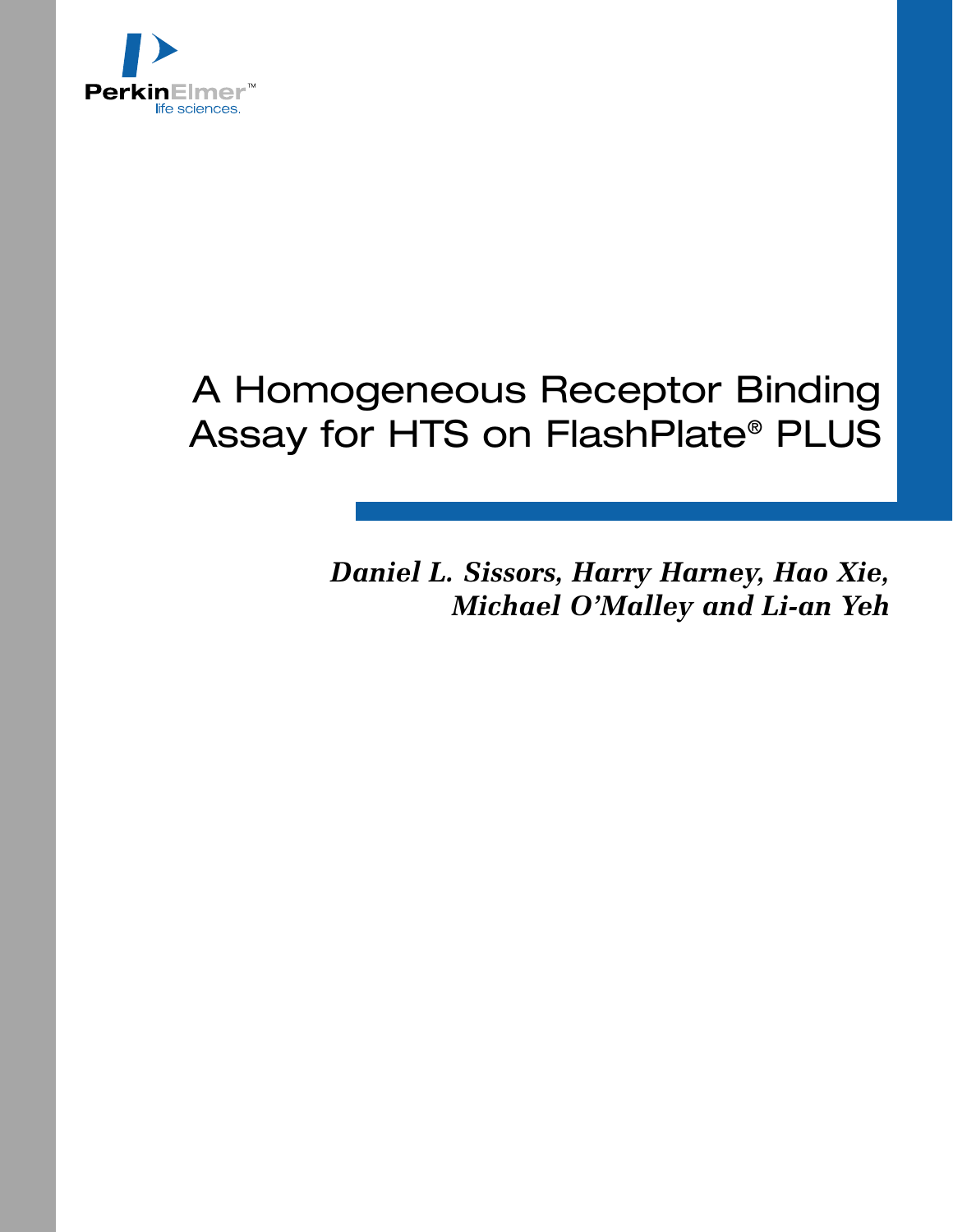## Introduction

NEN® FlashPlates are scintillant coated micro-well plates allowing homogeneous binding assays to be developed in familiar 96-well and 384-well formats. FlashPlates coated with Wheat Germ Agglutinin (WGA) have been developed for use in homogeneous receptor assays. WGA is a plant lectin having specificity for the simple carbohydrate N-acetylglucosamine. WGA FlashPlate PLUS captures glycoproteins and membrane preparations having similar carbohydrate residues, which are recognized by the WGA. Both 96- and 384-well WGA FlashPlate PLUS products have been developed. This report describes a simple "mix and measure" type of homogeneous binding assay which is robust, easy to perform and readily automated.

The homogeneous and miniaturized format of this platform makes it well suited for high throughput screening, and several GPCR assays have been validated in both 96- and 384-well formats. Data is presented showing saturation and competitive binding results for a number of receptors with [125I]-labeled ligands. Precision characteristics, solvent and detergent resistance, and stability of the plates is discussed.

## Results

1

The standard method for performing receptor binding assays is by filtration. A saturation curve was determined for Human Angiotensin II receptor and [125I]-[Sar1, Ile8]-Angiotensin II using the 96-well WGA FlashPlate PLUS and a Millipore MultiScreen®

Filter Plate. The assay conditions were identical. Figures 1a and 1c show the binding results for the WGA FlashPlate PLUS. The  $K_d$  determined for the assay was 0.082 nM (Figure 1c). This value is within two-fold of the reported  $K_d$  for this receptor and ligand (0.16 nM). Generally, experimental results within an order of magnitude are considered acceptable.

The Filter Plate assay performed at the same time also showed acceptable agreement to the reported  $K_d$  value for Angiotensin II (Figures 1b and 1d). Figure 2 demonstrates that a competition assay can also be successfully performed in the WGA FlashPlate PLUS. The same receptor and ligand system as described above were run, using the homologous unlabeled ligand to the tracer as an inhibitor and comparing to Human Angiotensin II as the unlabeled inhibitor. The potencies of these molecules are comparable when compared with  $K_d$  values obtained from filtration assay. Figures 3a and 3b show the same Angiotensin II receptor system (see Figures 1a and 1c) run in 384-well WGA FlashPlate PLUS products. The  $K_d$  (Figure 3b, 0.193 nM) shows good agreement to the reported value of 0.16 nM. WGA FlashPlate PLUS products were also tested by a [125]-glycophorin binding assay. Glycophorin contains carbohydrates recognized by WGA. The purpose

of this assay is to assess the coating precision of the plates during production. Table 1 shows the intra-plate and inter-plate precision results from an experiment that compared Angiotensin II receptor binding to the glycophorin assay on the same plates. Using a concentration of unlabeled Angiotensin II or unlabeled glycophorin that was close to the  $IC_{50}$  concentration, the mean intra-plate CV of the Angiotensin assay was 7.2% and the glycophorin assay was 8.3%. The results indicate comparable precision between these two methods and suggest typical performance characteristics.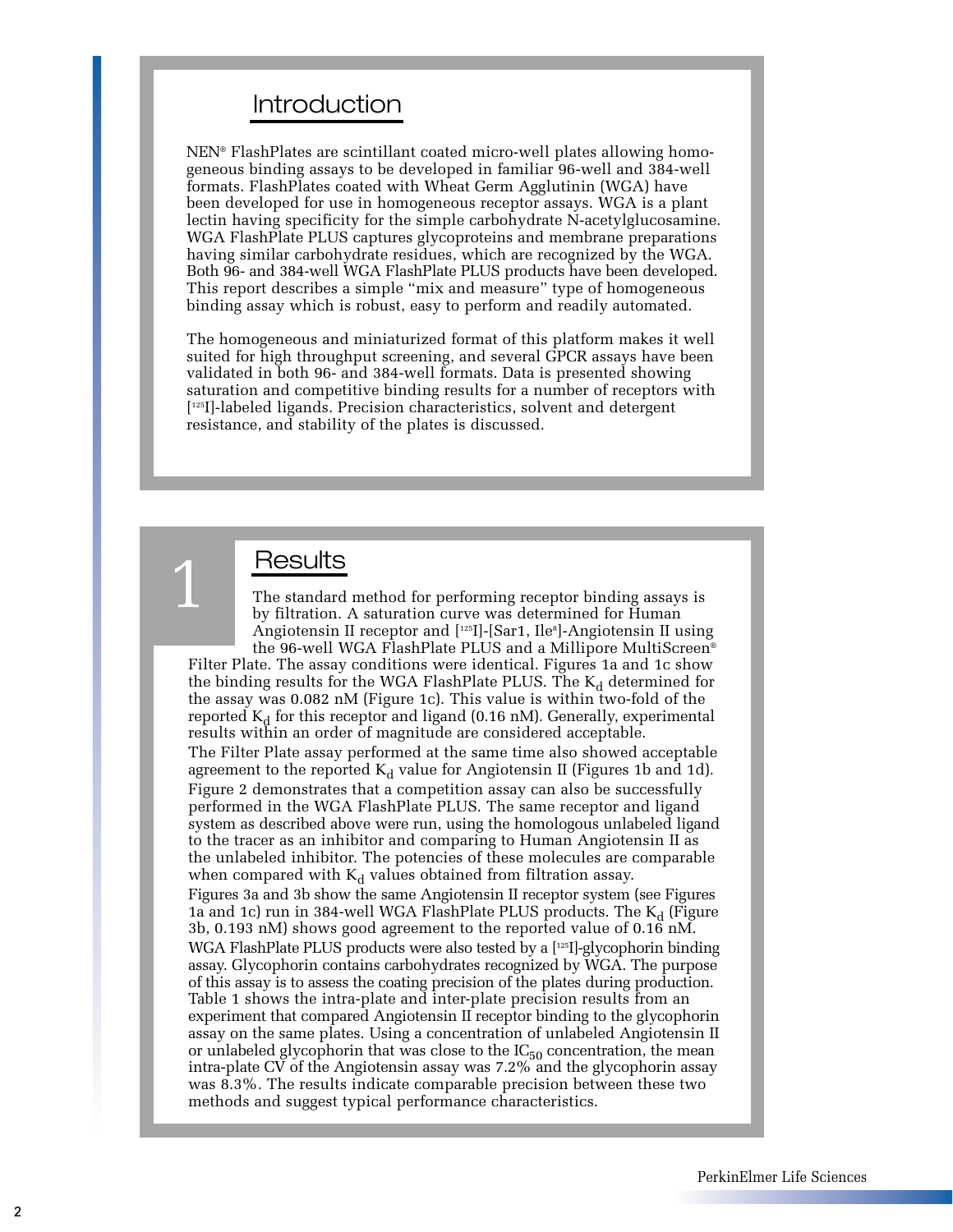## Results (continued)

2

One of the major advantages of FlashPlate assays is the ability to format homogeneous assays, thus significantly reducing handling and processing steps compared to alternate methods such as filter

plates. However, aspiration is possible with FlashPlate assays, if desired; in some cases, aspiration of the assay buffer from the FlashPlate wells at the end of the assay can often improve the signal-to-noise ratio. In some situations this may allow an assay to be formatted which would otherwise have a signal-to-noise ratio which is too low. Table 2 illustrates the improvement of the signal-to-noise ratio in an Angiotensin II assay. The same plate was read before and after aspiration. The signal-to-noise ratio improved by over four-fold for some conditions.

A number of receptors have been tested on WGA FlashPlate PLUS products. Figure 4 shows the specific binding for a Galanin receptor assay on the 384 well WGA FlashPlate. The agreement between the reported  $K_d$  (0.1 nM) and the determined  $K_d$  (0.17 nM) is excellent for this assay.

DMSO and detergent resistance has been determined for the WGA FlashPlate PLUS products. DMSO in the assay buffer at 10% does not inhibit the binding of glycoprotein to WGA. The plates are not stable to 100% DMSO added directly to the plates.



Increasing concentrations of [125I]-[Sar1, Ile8 ]- Angiotensin II tracer (NEN, NEX248, 2200 Ci/mmol) were added together with a constant amount of 2 µg/well cloned Human Angiotensin II receptor subtype 2 from HeLa Cells (NEN, CRM069) to a 96-well WGA FlashPlate. The total assay volume was 170 µl per well. The assay buffer was 50 mM Tris-HCl pH 7.4, 5 mM MgCl<sub>2</sub>, 1 mM EDTA and 0.1% BSA. The plate was read on a Packard TopCount® counter after 15 hours (overnight) incubation. Triplicate determinations were made for each condition. The mean CPM +/- the standard deviation are plotted. 'Total' represents CPM from receptor + tracer; 'NSB' represents CPM from receptor + tracer + 10 µM unlabeled ligand;



**Figure 1b:** 96-Well Filter Plate – Total Binding to the Angiotensin Receptor.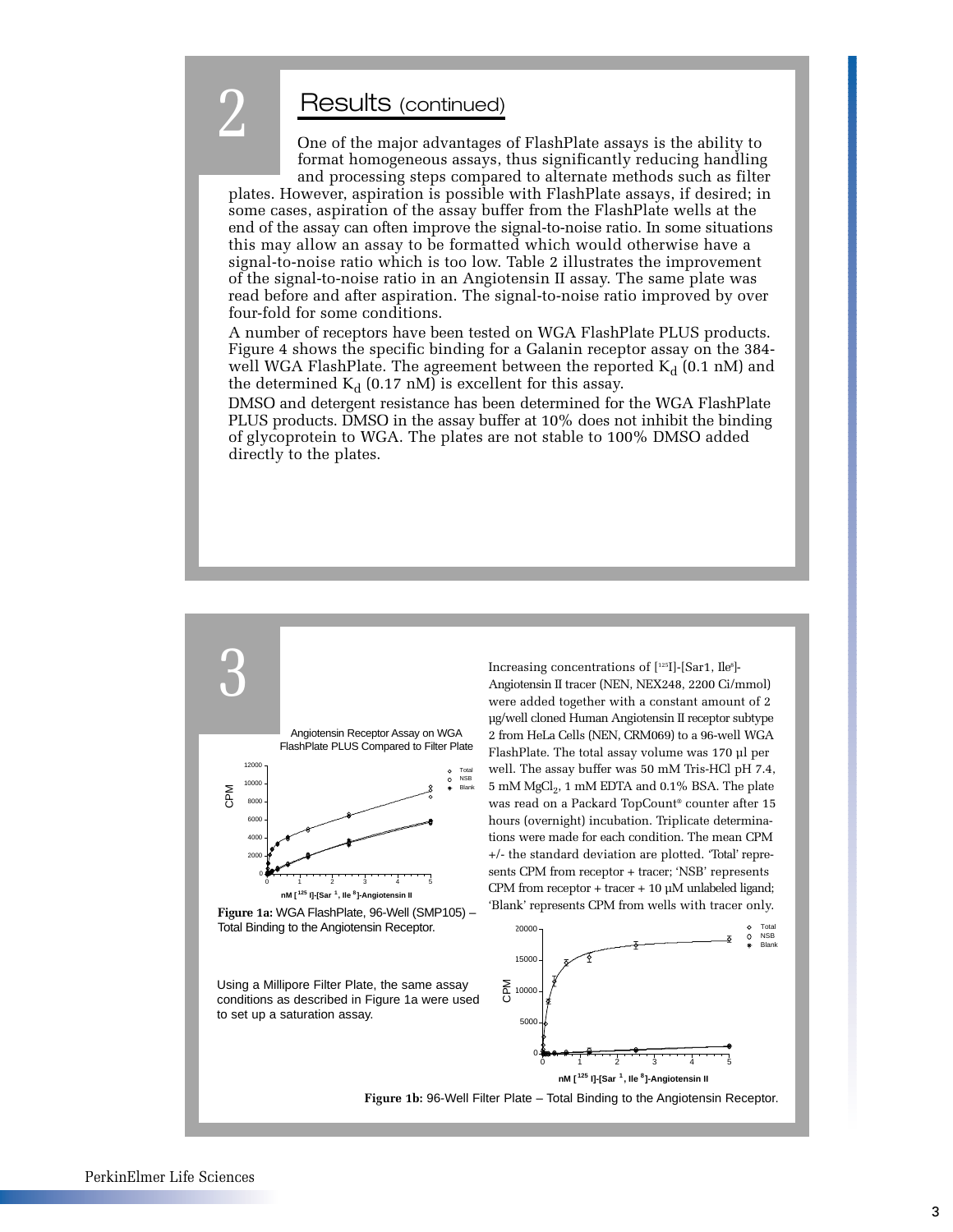

**Figure 1c: WGA FlashPlate, 96-Well (SMP105) – Specific Binding to the Angiotensin Receptor.** The NSB CPM was subtracted from the Total CPM to give specific binding in the plate described in Figure 1a. The B<sub>max</sub> (in CPM) and  $K_d$  (in nM) were determined from the non-linear regression fit of the following equation using Prism software from GraphPad:

$$
\text{CPM} = \text{[ligand]} \quad \left(\frac{\text{B}_{\text{max}}}{\text{K}_{\text{d}} + \text{[ligand]}}\right)
$$

The  $K_d$  reported for this receptor and ligand is 0.16 nM. A  $K_d$  determined experimentally is generally accepted as agreeing with previously determined values if it is within an order of magnitude.

### **Figure 1d: 96-Well Filter Plate – Specific Binding to the Angiotensin Receptor.**

The specific binding parameters for the Filter Plate results were calculated as described in Figure 1c.





**Figure 2: Angiotensin II Competition Curves on 96-Well WGA FlashPlate.** Receptor, buffer and tracer were the same as described for Figure 1a. The receptor was added at 2 µg/well. Two nonradioactive ligands were competed against the tracer. Human Angiotensin II and [Sar1, Ile8]-Angiotensin II.

Tracer, cold ligands and receptor were added simultaneously. The assay was incubated overnight before reading on the TopCount. Error bars represent the mean CPM + 1 X SD.  $N = 5$  for each point. Curve fitting and  $EC_{50}$  determination were performed using Prism software from GraphPad.

**Figure 3a: WGA FlashPlate, 384- Well (SMP411) – Total Binding to the Angiotensin Receptor.** Receptor assay in this and the following figure were done as described in Figure 1a with the exception that the assay volume was reduced to 50 µl per well and 384-well WGA FlashPlates were used. The assay volume and amount of receptor added was thus approximately 30% of that added to the 96-well WGA FlashPlates.



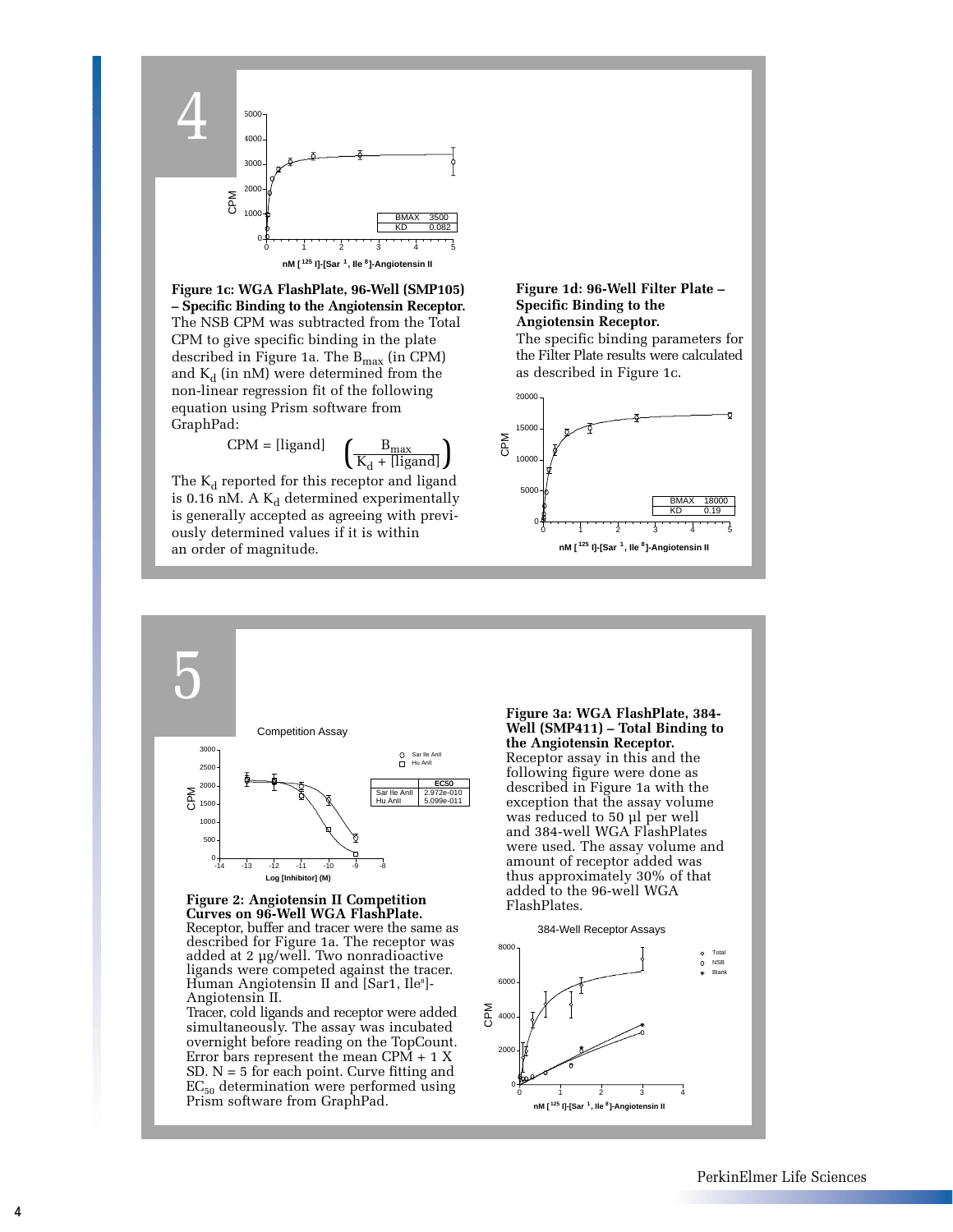

This is the same data as in Figure 3a, corrected to show specific binding (Total CPM - NSB). Data was analyzed and plotted as described for Figure 1c.

|                  | <b>Precision</b>                                                                                                           |              |          | The following table demonstrates that the CVs obtained from<br>the QC assay are comparable to those of a receptor assay. |             |              |            |                     |          |
|------------------|----------------------------------------------------------------------------------------------------------------------------|--------------|----------|--------------------------------------------------------------------------------------------------------------------------|-------------|--------------|------------|---------------------|----------|
|                  |                                                                                                                            |              |          | Intra- and Inter-Plate CVs for Angiotensin and Glycophorin                                                               |             |              |            |                     |          |
|                  | Angiotensin Receptor Assay                                                                                                 |              |          | Glycophorin QC Assay                                                                                                     |             |              |            |                     |          |
| <b>Plate</b>     | Condition                                                                                                                  | mean         | SD       | <b>CV</b>                                                                                                                | $\mathbf n$ | mean         | ŜD         | CV                  | n        |
| 1                | $B_0$                                                                                                                      | 2706         | 90       | 3.3%                                                                                                                     | 24          | 6074         | 244        | $4.0\%$             | 24       |
| $\boldsymbol{2}$ | $B_0^{\circ}$                                                                                                              | 2733         | 78       | $2.8\%$                                                                                                                  | 24          | 6425         | 225        | $3.5\%$             | 24       |
| 3                | $B_0$                                                                                                                      | 2714         | 104      | $3.8\%$                                                                                                                  | 24          | 5901         | 220        | $3.7\%$             | 24       |
| $\mathbf 1$<br>2 | $IC_{50}$                                                                                                                  | 1203<br>1186 | 98<br>88 | $8.1\%$<br>$7.4\%$                                                                                                       | 24<br>24    | 1929<br>2171 | 220<br>139 | $11.4\%$<br>$6.4\%$ | 24<br>24 |
| 3                | $IC_{50}$<br>$IC_{50}$                                                                                                     | 1222         | 75       | $6.1\%$                                                                                                                  | 24          | 1959         | 139        | $7.1\%$             | 23       |
|                  |                                                                                                                            |              |          |                                                                                                                          |             |              |            |                     |          |
|                  |                                                                                                                            |              |          | mean                                                                                                                     | inter-      |              |            | mean                | inter-   |
| Grand            | Condition                                                                                                                  | mean         | SD       | $\mathbf{C}\mathbf{V}$                                                                                                   | CV          | mean         | SD         | CV                  | CV       |
| <b>Means</b>     | $B_0$                                                                                                                      | 2718         | 14       | $3.3\%$                                                                                                                  | $0.5\%$     | 6133         | 267        | $3.7\%$             | 4,4%     |
|                  | $IC_{50}$                                                                                                                  | 1204         | 18       | $7.2\%$                                                                                                                  | $1.5\%$     | 2019         | 132        | $8.3\%$             | $6.5\%$  |
|                  | Table 1. Comparison of CV of Receptor Assay to CV of Glycophorin QC Method.                                                |              |          |                                                                                                                          |             |              |            |                     |          |
|                  |                                                                                                                            |              |          |                                                                                                                          |             |              |            |                     |          |
|                  | A receptor assay and the [125] -glycophorin QC assay were compared on the                                                  |              |          |                                                                                                                          |             |              |            |                     |          |
|                  | same plates. Three WGA FlashPlates (lot 051299) were assayed in an overnight                                               |              |          |                                                                                                                          |             |              |            |                     |          |
|                  | incubation. Angiotensin II receptor (CRM069) was added at 1 µg/well. Both                                                  |              |          |                                                                                                                          |             |              |            |                     |          |
|                  | Angiotensin and glycophorin were tested with tracer only (" $B_0$ " condition;                                             |              |          |                                                                                                                          |             |              |            |                     |          |
|                  | [ <sup>125</sup> ][-[Sar1, Ile <sup>8</sup> ] Angiotensin, NEX248; [ <sup>125</sup> ][-glycophorin, custom iodination] and |              |          |                                                                                                                          |             |              |            |                     |          |
|                  |                                                                                                                            |              |          |                                                                                                                          |             |              |            |                     |          |
|                  | with tracer plus cold ligand at approximately the concentration that would give                                            |              |          |                                                                                                                          |             |              |            |                     |          |
|                  | 50% inhibition (IC <sub>50</sub> condition; [Sar1, Ile <sup>8</sup> ] Angiotensin at 0.16 nM; glycophorin                  |              |          |                                                                                                                          |             |              |            |                     |          |
|                  | at 10 $\mu$ g/ml). This resulted in 24 wells per condition on each of 3 plates. The                                        |              |          |                                                                                                                          |             |              |            |                     |          |
|                  | average intra-plate CVs are given at the bottom of the table. The inter-plate CVs                                          |              |          |                                                                                                                          |             |              |            |                     |          |
|                  |                                                                                                                            |              |          |                                                                                                                          |             |              |            |                     |          |

are calculated from the mean intra-plate CV for each condition (n=3).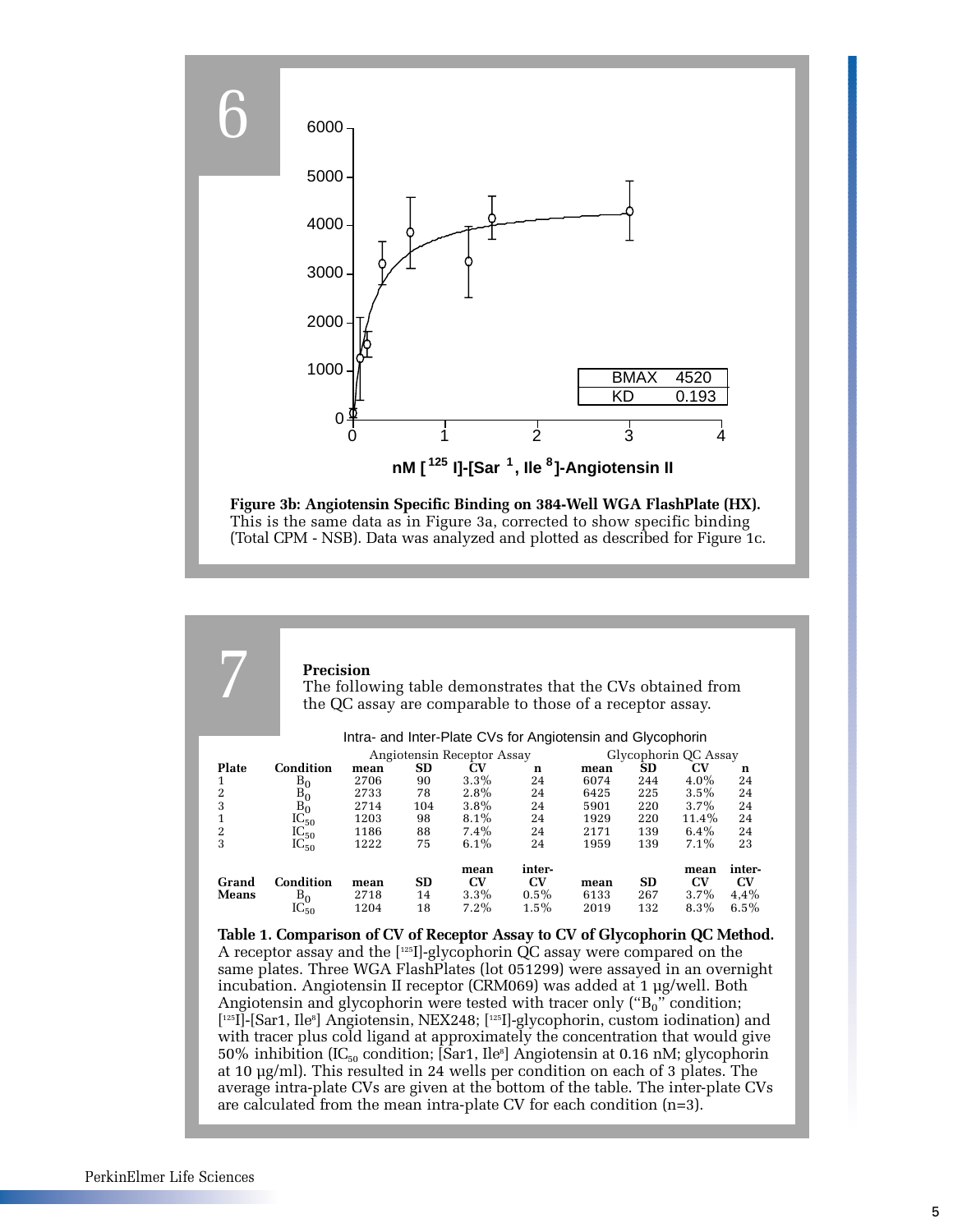### Effect of Aspiration of S/N in a 96-Well WGA FlashPlate Receptor Assay

| Tracer Conc.<br>пM | WGA<br>S/N | <b>WGA</b><br>Aspirated<br>S/N |
|--------------------|------------|--------------------------------|
| 5.000              | 1.6        | 4.0                            |
| 2.500              | 1.9        | 6.0                            |
| 1.250              | 2.4        | 8.4                            |
| 0.625              | 3.6        | 13.6                           |
| 0.313              | 5.2        | 23.0                           |
| 0.156              | 7.8        | 36.3                           |
| 0.078              | 11.4       | 37.0                           |
| 0.039              | 11.0       | 36.5                           |
| 0.020              | 8.0        | 22.9                           |
| 0.010              | 7.2        | 19.3                           |
| 0.005              | 4.5        | 6.8                            |

### **Table 2: Effect of aspiration of S/N on Angiotensin II Receptor Assay.**

The S/N was calculated for an Angiotensin II receptor assay (S/N = Total CPM divided by the CPM in the presence of 10  $\mu$ M nonradioactive ligand). The assay was set up as described for Figure 1. The WGA column and the WGA Aspirated column represent data from the same plate before and after aspirating the liquid in the wells after the assay incubation.



### **Figure 4: Galanin receptor on 384-Well WGA FlashPlate.**

Cloned Human Galanin receptor (CRM067) was added at 0.25 µg/well in 50 mM Tris-HCl pH 7.4, 5 mM  $MgCl<sub>2</sub>$  and 0.5% BSA. Increasing concentrations of [ 125I]-(porcine) Galanin (NEN, NEX243, 2200 Ci/mmol) were added to a series of wells for an overnight room temperature incubation. The total assay volume was 50 µl, with all reagents added together. The results were read on the TopCount. The reported  $K_d$  is 0.1 nM. The results were analyzed as described in Figure 1c.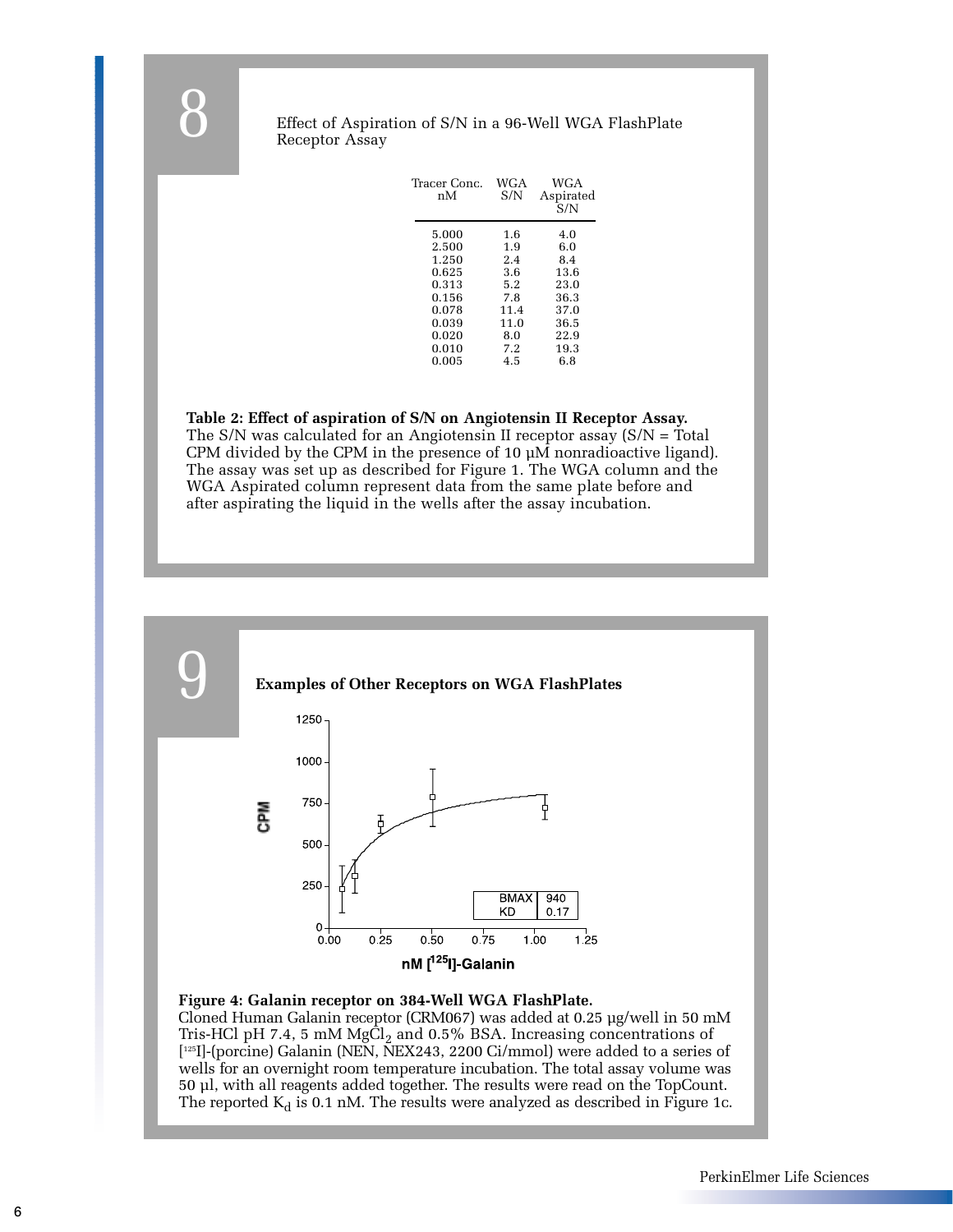# 10

### **DMSO**

Concentrations between 10 and 50% DMSO in the assay buffer had minimal (less than 20% reduction of CPM compared to the control) effect on the binding of a test glycoprotein to WGA FlashPlates. Increasing concentrations and exposure times were associated with a greater effect on the CPM bound.

### **Detergents**

None of the following detergents prevented the binding of  $[125]$ -glycophorin to WGA FlashPlates when present in the assay buffer at concentrations from 0.05% to 1.0%:

> Tween 20 Triton X-100 Zwittergent

Detergents may not be compatible with membrane receptor preparations or other assay components. All assay conditions should be made with the same buffer formulation.

### **Stability**

Plates have a year stability when stored at 4 degrees.

## **Conclusions**

Homogeneous receptor binding assays have been demonstrated in both 96-well and 384-well WGA FlashPlate PLUS products. The  $K_d$  determined from WGA FlashPlate results are comparable to previously reported literature values as well as to filter plate results. Competition assays can be run in these plates. The order of potency for the inhibitors is in agreement with the values obtained from filtration assays. Precision and stability characteristics should allow the use of these plates in HTS applications.

## Acknowledgements

Dr. Tom Mullinax and Dr. Mark Bobrow developed the covalent method (Patent Pending) used as part of the manufacturing process for the WGA FlashPlate PLUS products. The following individuals made important contributions to the development of this product: Georgette Henrich, Vicki Racicot, Fred Liberatore, Ph.D., Chris Zappala and Rick Greene, Ph.D.

NEN is a registered trademark of PerkinElmer Life Sciences, Inc. There is a patent pending on the WGA FlashPlate PLUS. FlashPlate is a registered trademark of Packard Instrument Company exclusively licensed to PerkinElmer Life Sciences, Inc. FlashPlate is protected under U.S. Patent 5,496,502 and foreign equivalents, to all of which PerkinElmer Life Sciences, Inc. holds an exclusive, worldwide license. TopCount is a registered trademark of Packard Instrument Company. MultiScreen is a registered trademark of Millipore Corp.